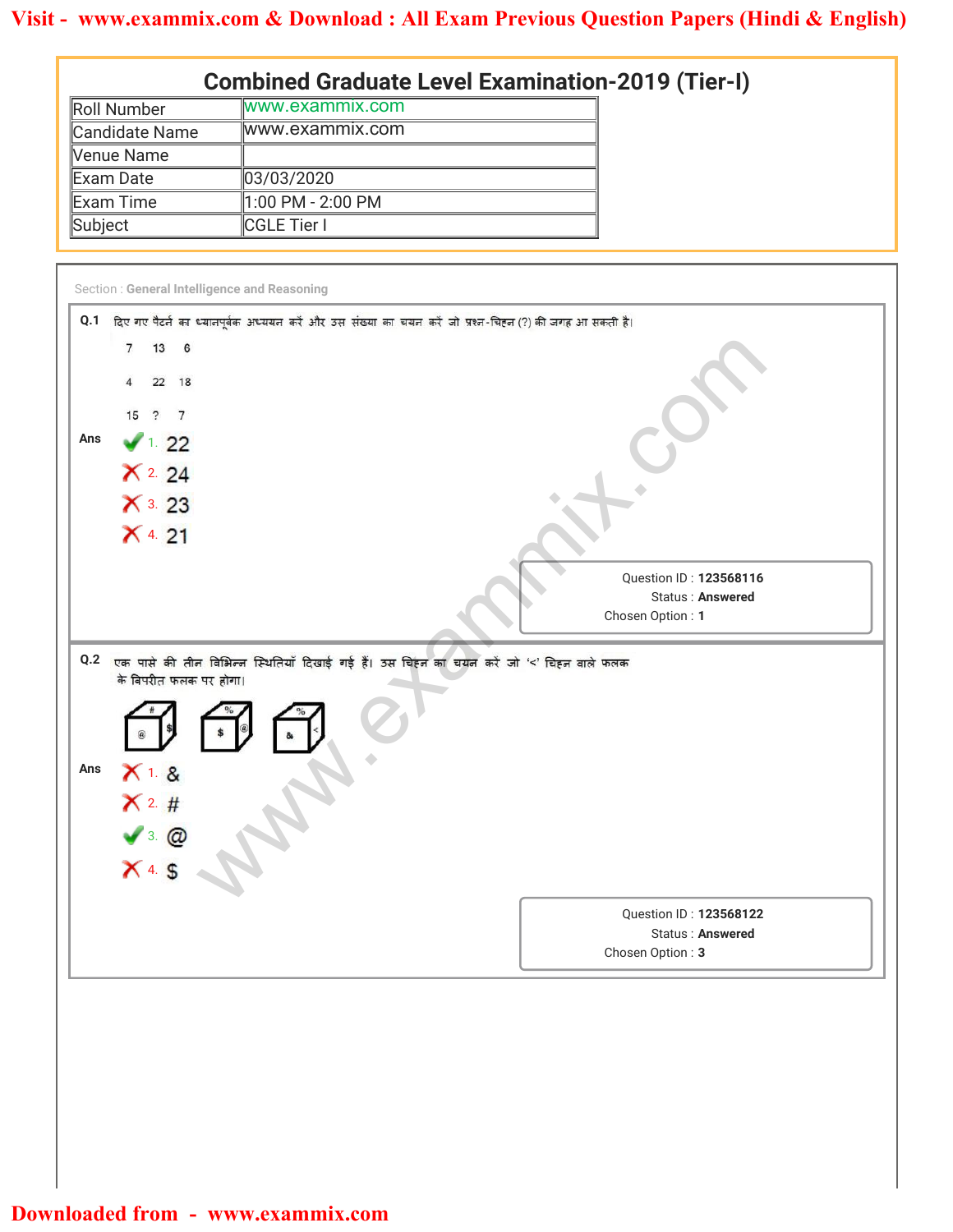### **Visit - www.exammix.com & Download : All Exam Previous Question Papers (Hindi & English)**

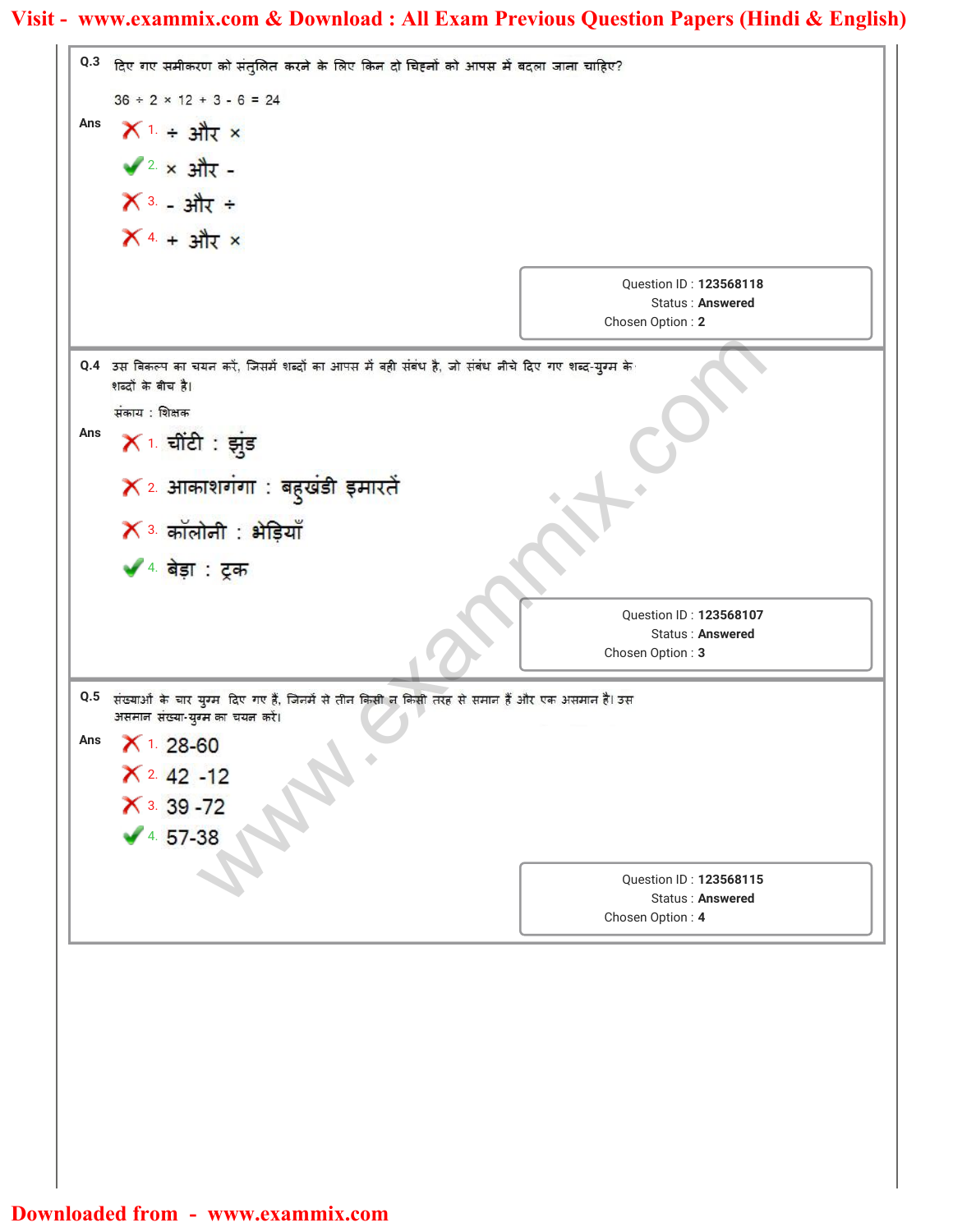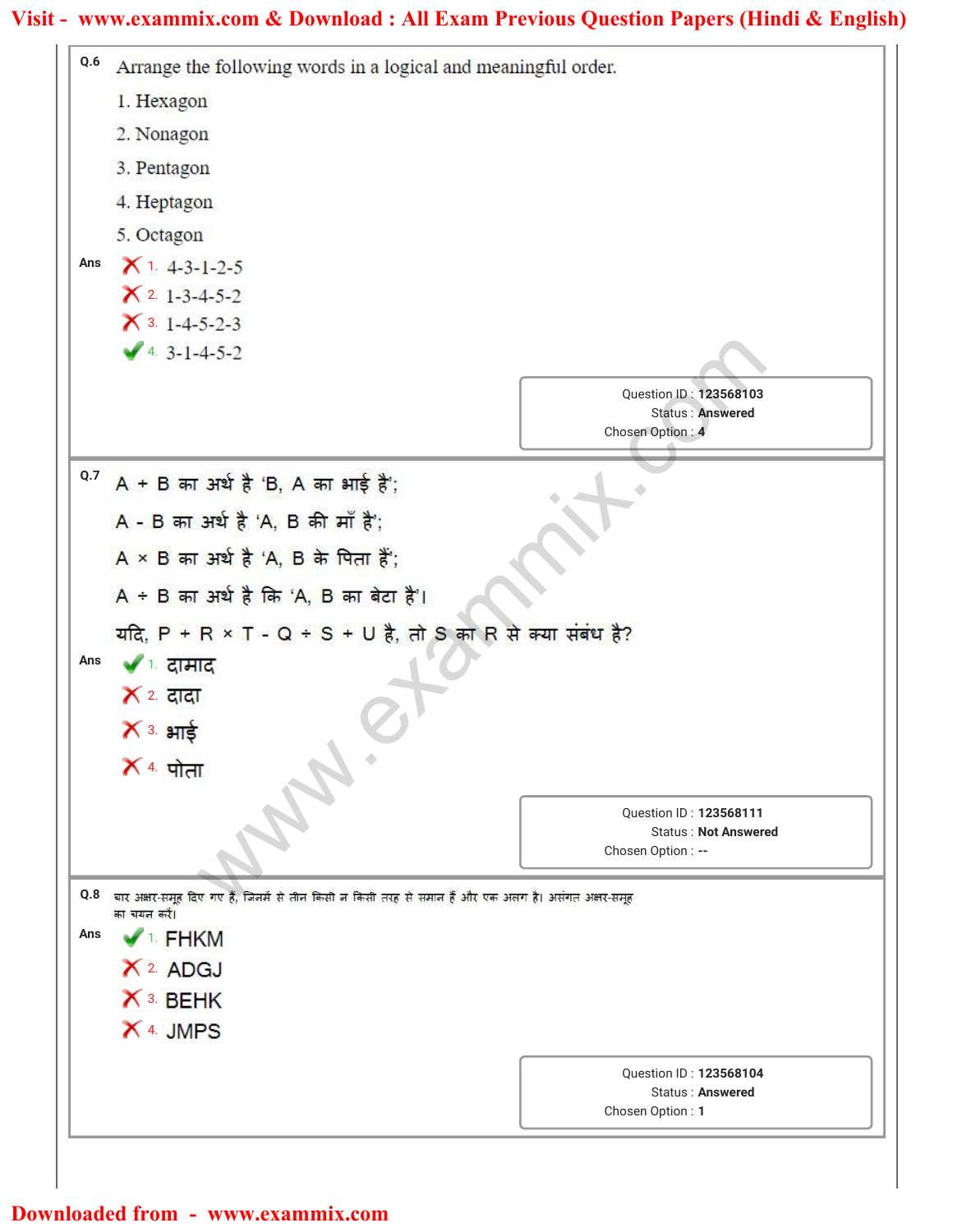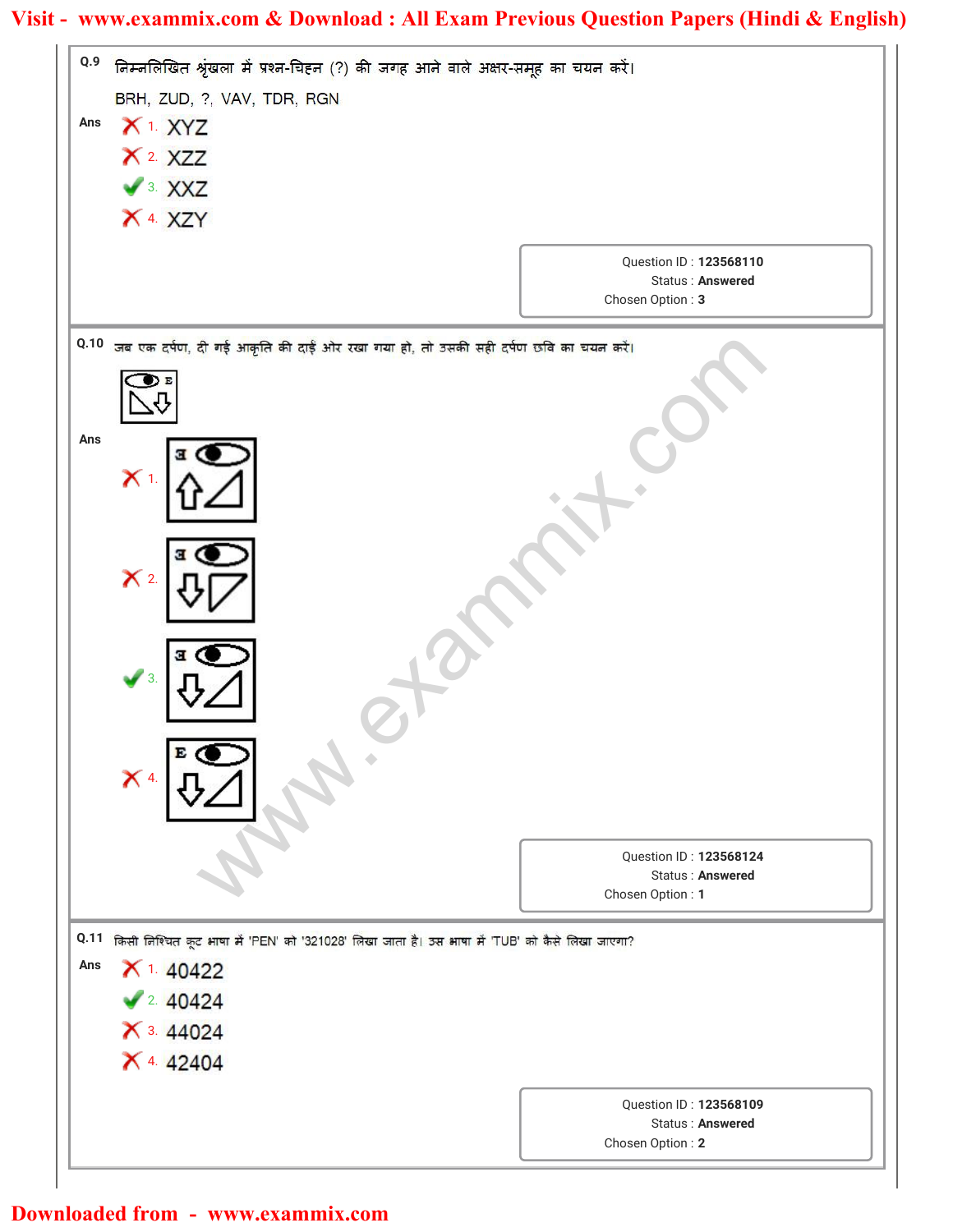# **Visit - www.exammix.com & Download : All Exam Previous Question Papers (Hindi & English)**

| X 3. XTIRHN                                                                     | Question ID: 123568108 |
|---------------------------------------------------------------------------------|------------------------|
| X 4. XTHRIN                                                                     | Status: Answered       |
| 0.13 निम्नलिखित श्रृंखला में प्रश्न-चिहन (?) की जगह आने वाली आकृति का चयन करें। | Chosen Option: 2       |
| Ans<br>X <sub>1</sub><br>$\mathsf{X}$ 2.<br>$\sqrt{3}$                          |                        |
| $\ddot{\phantom{0}}$                                                            | Question ID: 123568120 |
| $X$ 4.                                                                          | Status: Answered       |
|                                                                                 | Chosen Option: 3       |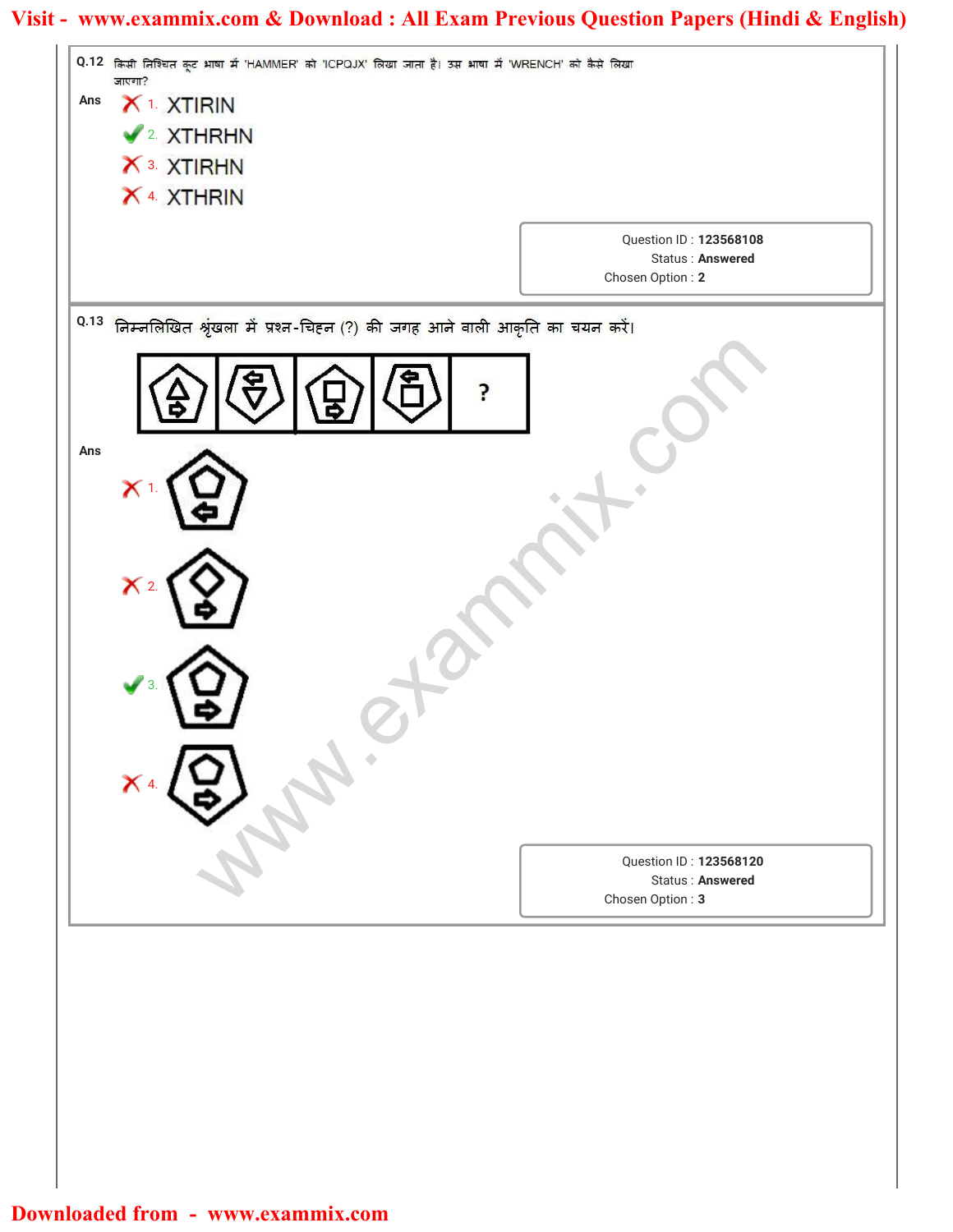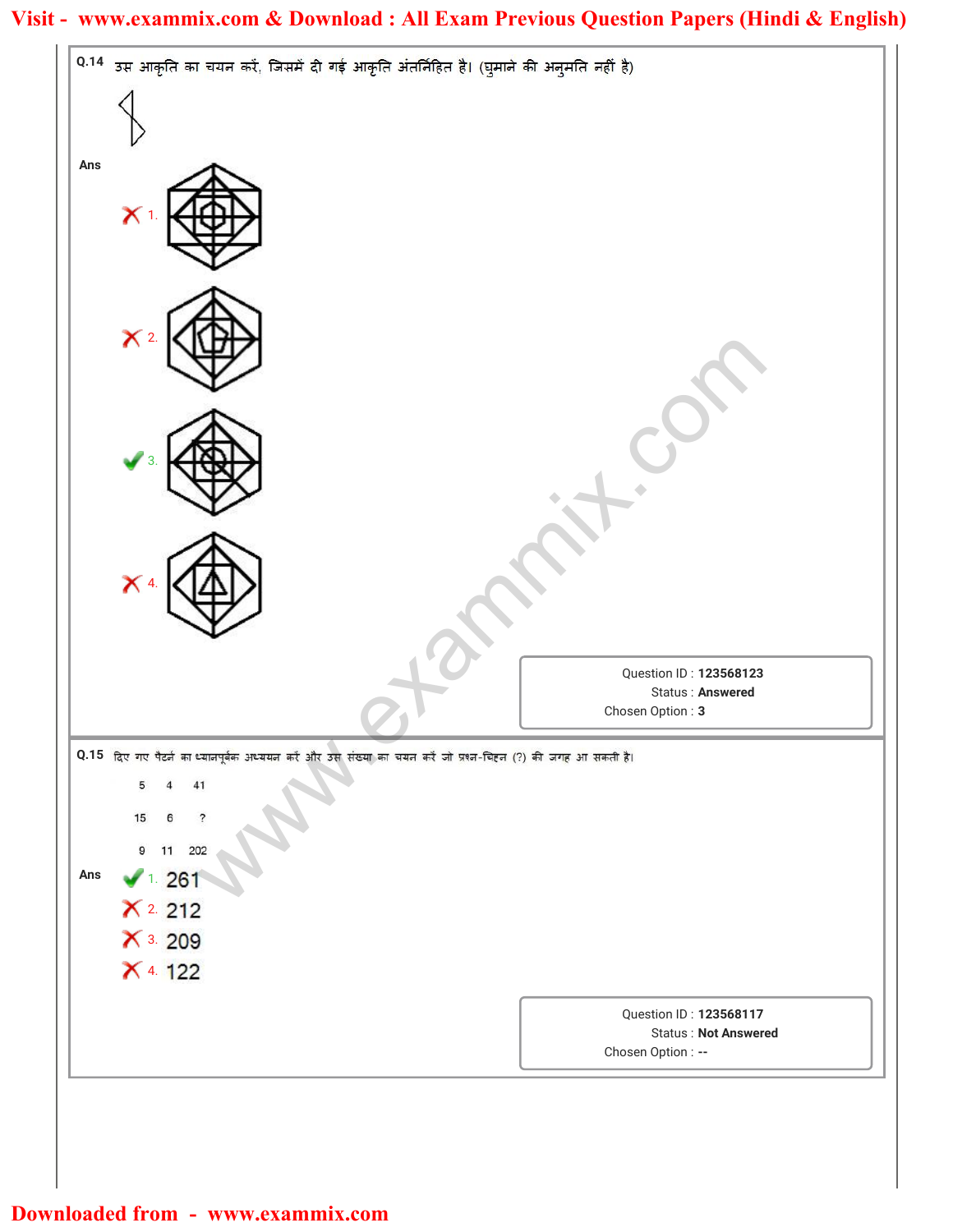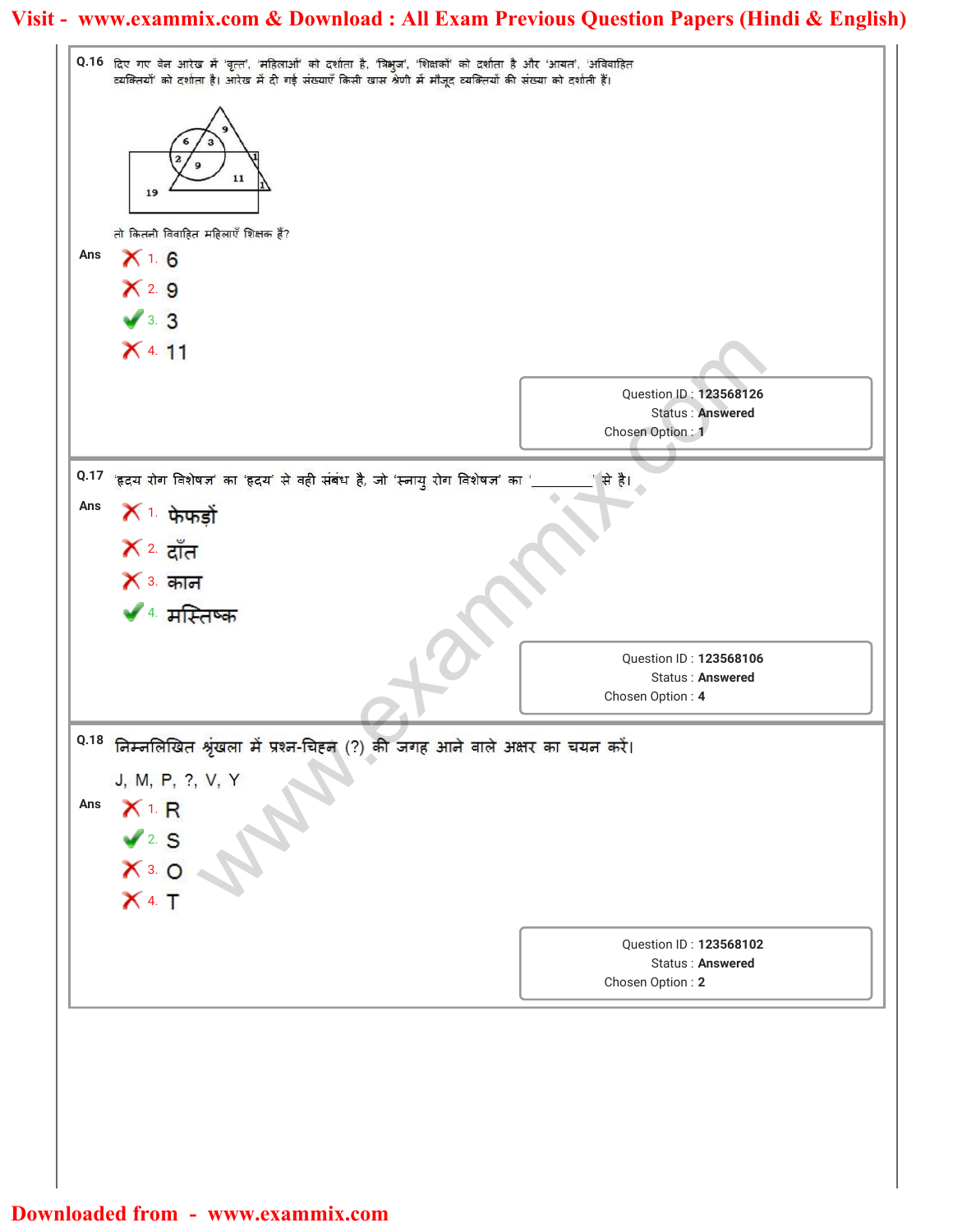## **Visit - www.exammix.com & Download : All Exam Previous Question Papers (Hindi & English)**

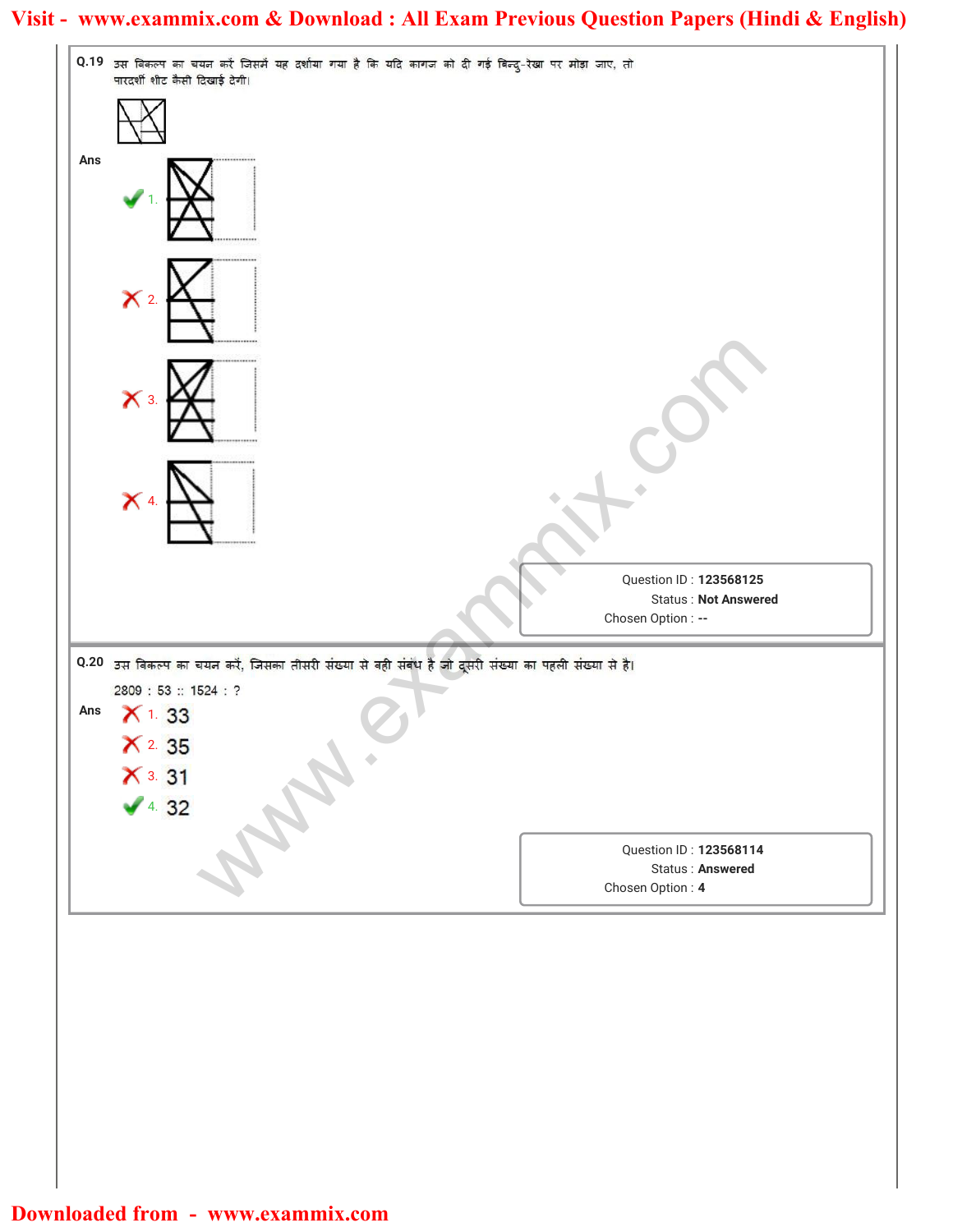|                                                                                                                          | मॉनिटर, हेडफोन, माउस, कीबोर्ड, विंडोज़, प्रिंटर, स्कैनर, स्पीकर                                                                                                                                                                                       |                                            |
|--------------------------------------------------------------------------------------------------------------------------|-------------------------------------------------------------------------------------------------------------------------------------------------------------------------------------------------------------------------------------------------------|--------------------------------------------|
| Ans<br>$X_1$ मॉनिटर                                                                                                      |                                                                                                                                                                                                                                                       |                                            |
| $X2$ माउस                                                                                                                |                                                                                                                                                                                                                                                       |                                            |
| $\sqrt{3}$ विंडोज़                                                                                                       |                                                                                                                                                                                                                                                       |                                            |
| X <sup>4</sup> प्रिंटर                                                                                                   |                                                                                                                                                                                                                                                       |                                            |
|                                                                                                                          |                                                                                                                                                                                                                                                       | Question ID: 123568105                     |
|                                                                                                                          |                                                                                                                                                                                                                                                       | Status: Answered<br>Chosen Option: 4       |
| from the statements.<br><b>Statements:</b><br>1. All dogs are lions.<br>2. No elephant is a lion.<br><b>Conclusions:</b> | Q.22 Read the given statements and conclusions carefully. Assuming that the information given in the statements is true, even<br>if it appears to be at variance with commonly known facts, decide which of the given conclusions logically follow(s) |                                            |
| I. No dog is an elephant.                                                                                                |                                                                                                                                                                                                                                                       |                                            |
| II. No lion is a dog.<br>III. Some elephants are dogs.                                                                   |                                                                                                                                                                                                                                                       |                                            |
| Ans                                                                                                                      | $\times$ 1. Only conclusions II and III follow.                                                                                                                                                                                                       |                                            |
|                                                                                                                          | X 2. Only conclusions I and III follow.                                                                                                                                                                                                               |                                            |
|                                                                                                                          | $\boldsymbol{\times}$ 3. Only conclusion II follows.                                                                                                                                                                                                  |                                            |
|                                                                                                                          | 4. Only conclusion I follows.                                                                                                                                                                                                                         |                                            |
|                                                                                                                          |                                                                                                                                                                                                                                                       |                                            |
|                                                                                                                          |                                                                                                                                                                                                                                                       | Ouestion ID: 123568112<br>Status: Answered |
|                                                                                                                          |                                                                                                                                                                                                                                                       | Chosen Option: 3                           |
|                                                                                                                          | 0.23 निम्नलिखित श्रृंखला में प्रश्न-चिहन (?) की जगह आने वाली संख्या का चयन करें।                                                                                                                                                                      |                                            |
|                                                                                                                          | 55, 58, 64, ?, 85                                                                                                                                                                                                                                     |                                            |
| Ans<br>$X$ 1. 77                                                                                                         |                                                                                                                                                                                                                                                       |                                            |
| $X$ 2.70                                                                                                                 |                                                                                                                                                                                                                                                       |                                            |
| $X$ 3. 67                                                                                                                |                                                                                                                                                                                                                                                       |                                            |
| 4.73                                                                                                                     |                                                                                                                                                                                                                                                       |                                            |
|                                                                                                                          |                                                                                                                                                                                                                                                       |                                            |
|                                                                                                                          |                                                                                                                                                                                                                                                       | Question ID: 123568113<br>Status: Answered |
|                                                                                                                          |                                                                                                                                                                                                                                                       | Chosen Option: 4                           |
|                                                                                                                          |                                                                                                                                                                                                                                                       |                                            |
|                                                                                                                          |                                                                                                                                                                                                                                                       |                                            |